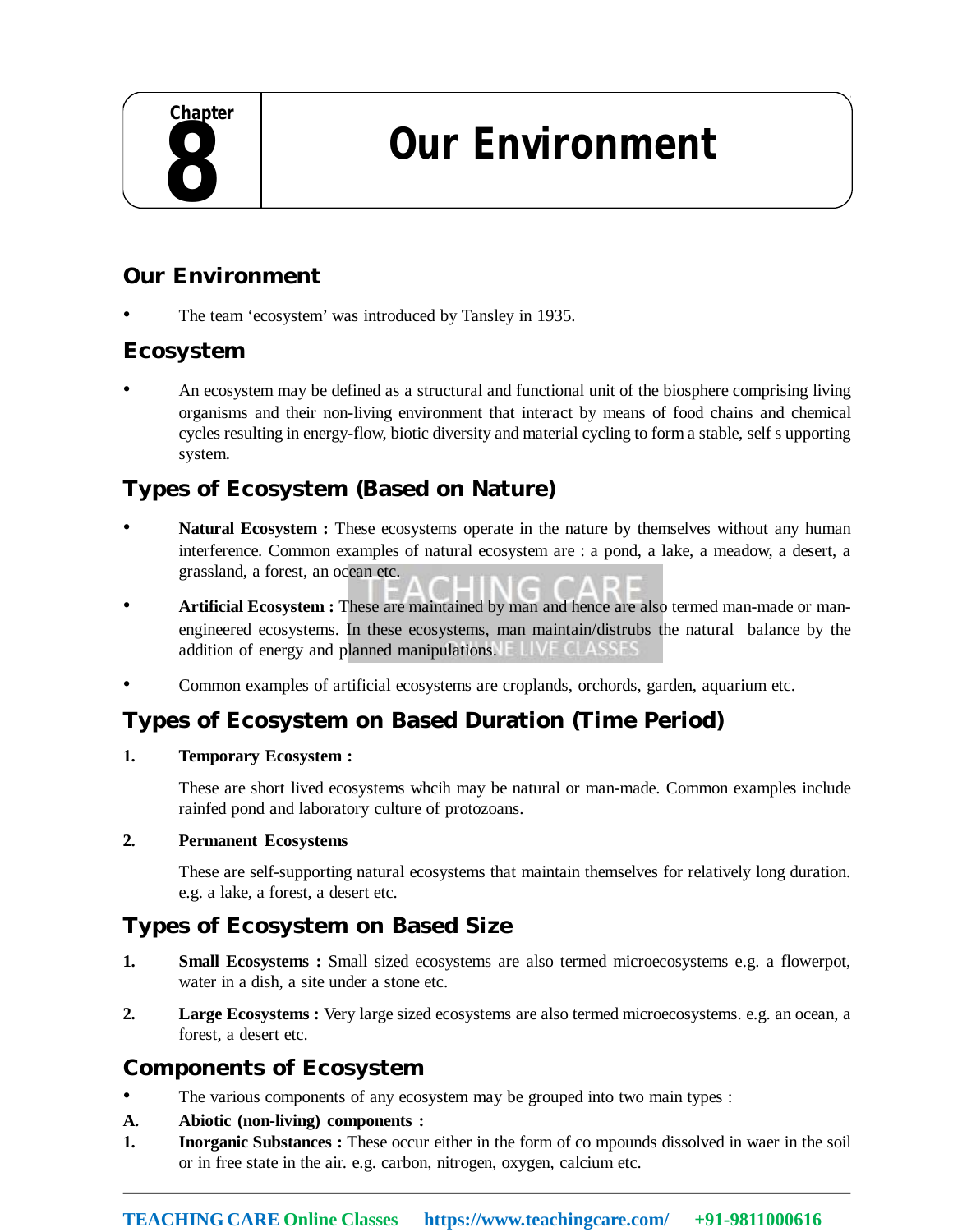- **2. Organic Compounds :** These include carbohydrates, proteins, lipids, nucleic acids etc. These are present in living organisms and dead organic matter. The dead organic matter is broken down by the action of decomposers (e.g. bacteria fungi of decay) into inorganic substances for their recycling.
- **3. Climate Factors :** These include light, temperature, humidity, wind, rainfall, water etc.
- **B. Biotic (living) Components :** The living organisms present in an ecosystem from the biotic component.

**1. Produces :** Plants  $6CO_2 + 6H_2O \frac{\text{Sunlight}}{\text{Chlorophyll}}$   $\rightarrow C_6H_{12}O_6 + 6O_2 + 6H_2O$ 

**2. Consumers :**

- (i) **Primary** or **First order consumers :** e.g. cattle, desert, goat, rabbit, rat etc.
- (ii) **Secondary** or **Second order consumers :** Which eat flesh e.g. cats, dogs, foxes etc.

(iii) **Tertiary** or **Thirder order consumers :** Depend upon secondary consumers e.g. large fish, wolves, snakes etc.

(iv) **Quaternary** or **Fourth order consumers :** Depend upon tertiary consumers. e.g. Tigers, Lions and eagles/hawks.

**3. Decomposers (reduces) :** These include bacteria and fungi of decay. They obtain food from the organic materials of dead produces. e.g. plants, and consumers (e.g. animals) and their waste products.

| <b>Autotrophs</b> |                                                                              | <b>Heterotrophs</b> |                                                                         |
|-------------------|------------------------------------------------------------------------------|---------------------|-------------------------------------------------------------------------|
| (i)               | They are produces organisms                                                  | (i)                 | They are consumer organisms                                             |
| (ii)              | These prepare their organic nutrient<br>themselves                           | (ii)                | These do not prepare<br>organic<br>nutrients themselves                 |
| (iii)             | These get inorganic materials from<br>outside                                | (iii)               | These get both organic<br>and<br>inorganic materials from outside       |
| (iv)              | Obtain energy from sunlight<br><sub>or</sub><br>inorganic chemical reactions | (iv)                | Obtain<br>from<br>organic<br>energy<br>nutrients.                       |
| (v)               | They usually add<br>$O_2$ to the<br>environment                              | (v)                 | These add $CO2$ to the environment                                      |
| (vi)              | These include plants and blue green<br>algae                                 | (vi)                | These include animals,<br>many<br>protists, bacteria and fungi of decay |
| (vii)             | constitute the first trophic<br>They<br>level                                | (vii)               | They belong to second and higher<br>tropic level                        |

# FEACHING CARE

## **Food Chains**

• The sequential interlinkng of organisms involving transfer of food energy from the producers, through a series of organisms with re peated eating and being eaten is called the food chains.

#### **Length of Food Chains**

• In ecosystems, different food chains may have two, three, four or maximum five trophic levels. A food chain may end at the (i) herbivore (primary consumer) level, (ii) primary caenivore (secondary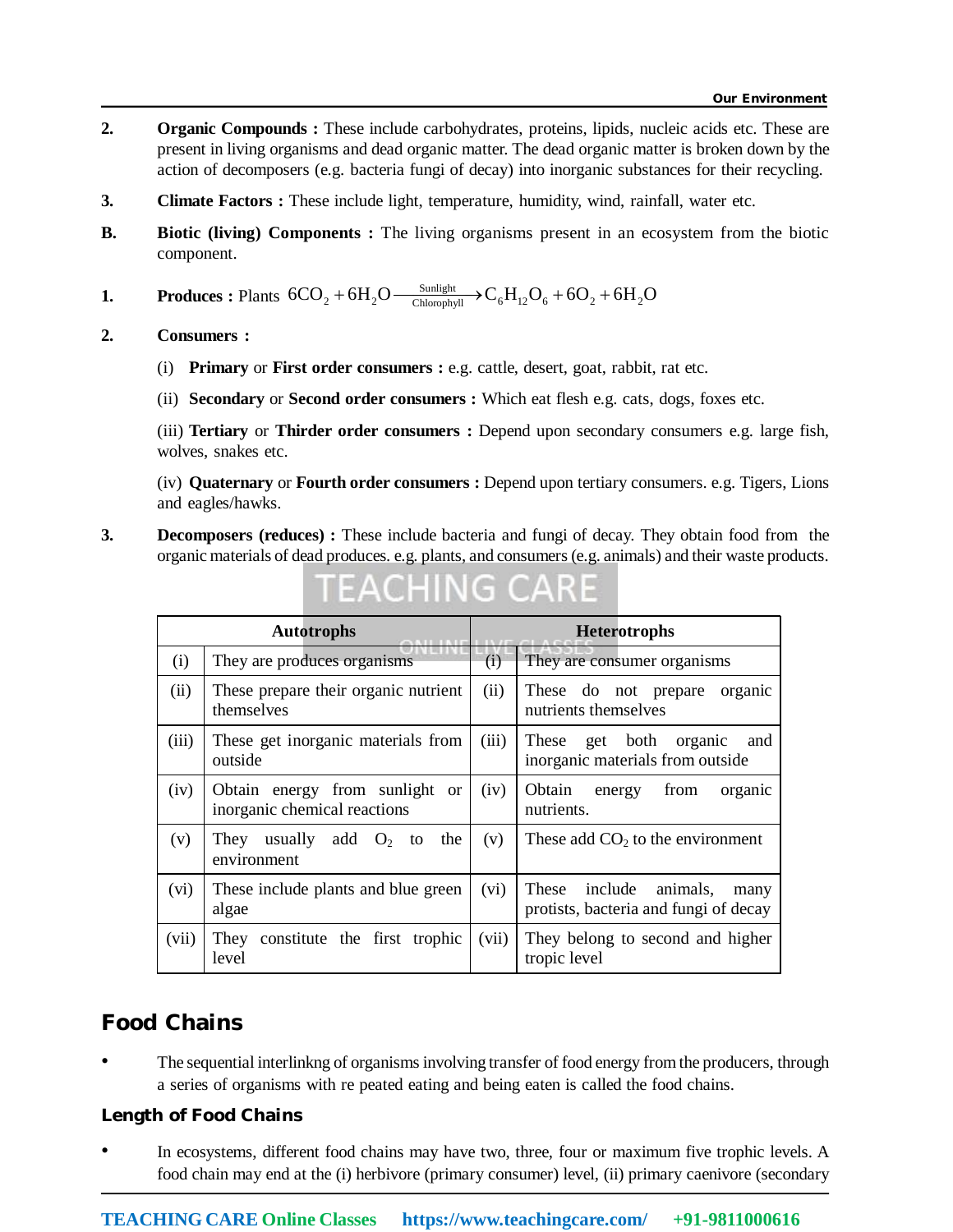consumer) level, (iii) secondary caenivore (teritary consumer) level or (iv) tertiary caenivore (quarternary consumer) level.

#### **Trophic Levels**

The distinct sequential ste ps in the food chain where transfer of energy occurs are referred to as different trophic level.

For example : (i) Green Plants (producers) forms the first trophic level- the producer level.

(ii) The plant eaters (herbivores), also called primary consumers, belong to second trophic level. The primary consumer level.

(iii) and the flash eaters (carnivores), also called secondary. consumers, represent the third consumer level - the secondary consumer level and so on.

• Always remember that the quantum of available energy in a food chain successively gets decreased at each trophic level as a result of waste of energy as heat. This phenomenon (loss of energy at successive trophic levels) restricts the size of food chain in an ecosystem to maximum of 4 to 5 steps.

## **Bacteristics of Food Chain**

- A food chain involves a nutritive interaction between the living organisms (biotic components) of an ecosystem. In a food chain, there occurs repeated eating, i.e. each group eats the other group and subsequently is eaten by some other gro up of organisms.
- A food chain is always straight and proceeds in a progressive straight line.
- In a food chain, there is undirectional flow of energy from sun to produces and subsequently to series of different types of consumers.
- Usually, there are 3 or 4 trophic levels in the food chain. In few chains, there may be maximum of 5 trophic levels.
- Some organisms are (**Omnivores**). These occupy different trophic positions in different fod chains.
- At each transfer, generally 80-90% of energy is lost as heat in accordance with second law of thermodynamics.

#### **Food Webs**

• Food webs is a network of food chains which become interconnected at various trophic levels so as to form a number of feeding connections amongst different organisms of a biotic community.

#### **Characteristics of Food Webs**

- Unlike food chains, food web are never straight. Instead, each food web is formed by interlinking of food chains.
- A food web provides alternative pathways of food availability. For example, if a particular species of producers is destroyed by a disease in the ecosystem, the herbivores of that area can feed on other species of producers.
- Greater alternatives available in a food web make the ecosystem more stable.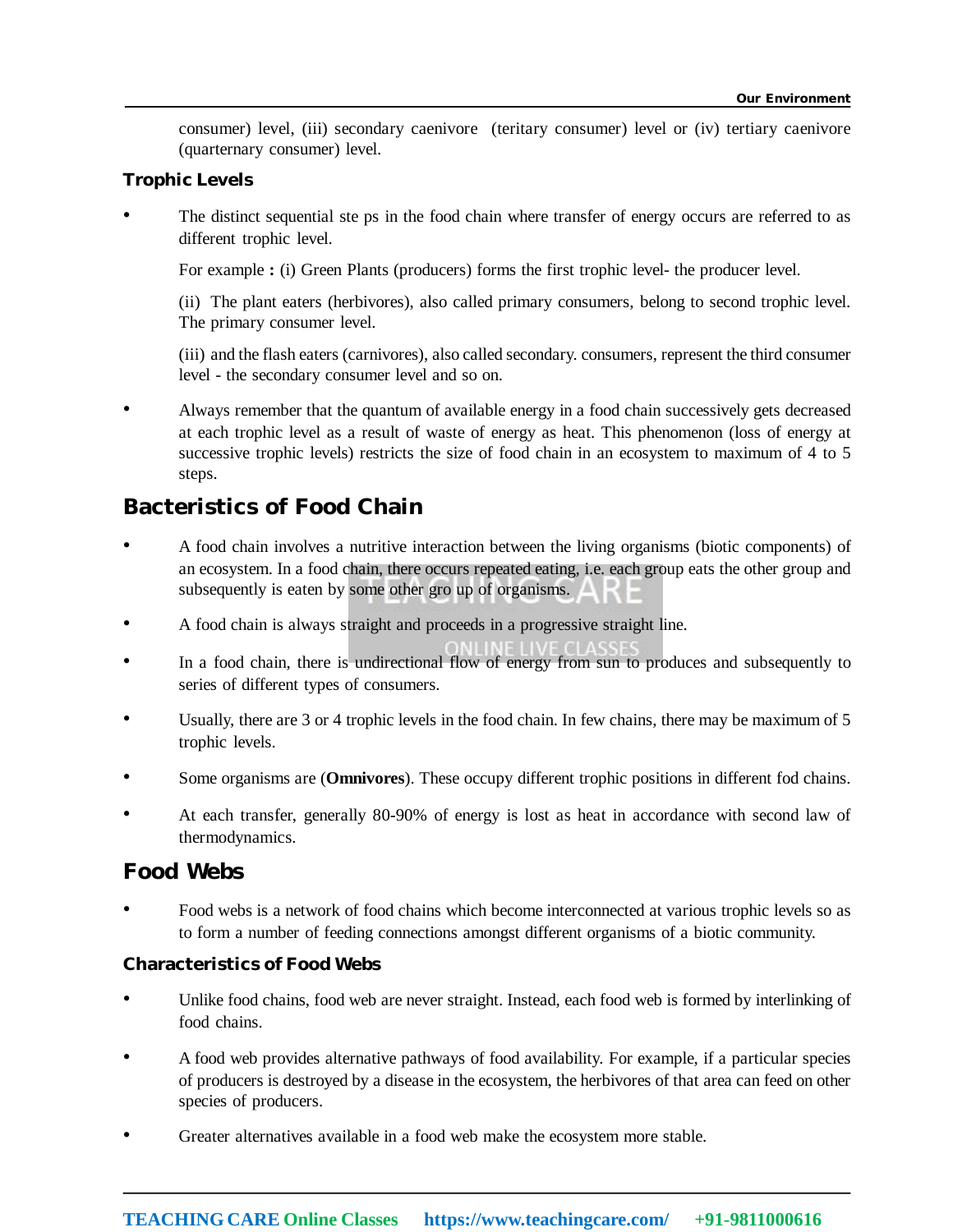- Food webs also help in checking the overpopulations of highly facundive species of plants and animals.
- Food web also help in ecosystem development.

## **Ecological Pyramids (Not Essential)**

• Idea of ecological pyramids was developed by **Charles Elton** (1927) "An ecological parameter (number or biomass or amount of accumulated energy) at different trophic levels in a food chain in an ecosystem".

On the basis of ecological parameters, ecological pyramids are of three types :

#### (a) **Pyramid of Numbers**

(i) **Upright :** The shape of Pyramids of numbers be upright. e.g. in pond ecosystem and in grassland ecosystem.

(ii) **Inverted :** Depending upon whether producer individuals are greater in number or lesser in number respectively.

• In upright pyramid of numbers, the number of organisms decrease from producer level to top carnivore level. On the contary, in inverted pyramid of numbers, single oak tree (producers) supports a large number of h erbivores birds which, in then, support a still large number of parasites like lice and buys. Hyperparasites (e.g. bacteria, fungi) are the greatest in number in this inverted pyramid of numbers.

(b) **Pyramid of Biomass :** A pyramid of biomass is the representation of biomass (total amount of living or organise matter in an ecosystem at any time) per unit area in differen trophic levels.

Pyramid of biomass may also be upright (e.g. in a grassland ecosystem) or inverted (e.g. in a pond ecosystem) d epending upon whether the biomass of organisms gradually decreases or gradually increases at successive trophic levels from producers onward to top carnivores.

(c) **Pyramid of Energy :** A pyramid of energy is a graphic representation of amount of energy per unit area at different trophic levels of a food chain in an ecosystem.

The available energy is the highest at producer level. Ace to secondary law of thermodynamics, there is gradual decrease in available energy at successive trophic levels. Therefore, the pyramid of energy is always upright.

## **Ozone layer and How it is getting depleted**

- Ozone  $(O_3)$  is a molecule formed by three atoms of oxygen.
- While  $O_2$ , which is normally referred to as oxygen, is essential for all aerobic forms of life.

$$
O_2 \xrightarrow{UV} O + O
$$

$$
\mathrm{O} + \mathrm{O}_2 \rightarrow \mathrm{O}_3 \text{(ozone)}
$$

- Ozone is a deadly proison.
- However, at the higher levels of the atmosphere, ozone performs an essential function.
- It shields the surface of the earth from ultraviolet (UV) radiations from the sun.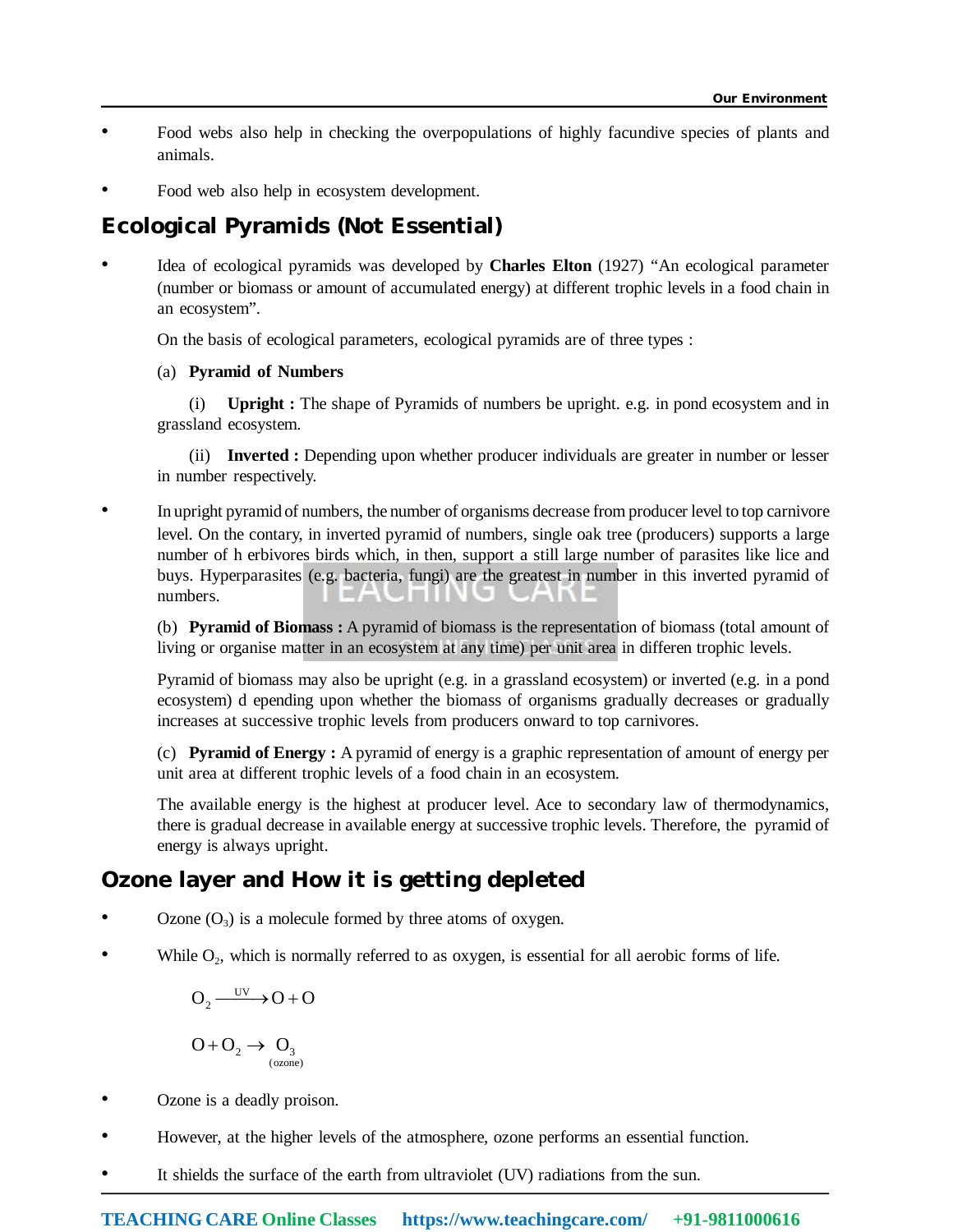- This radiation is highly damaging to organisms, for example, it is known to cause skin cancer in human beings.
- The amouont of ozone in the atmosphere began to drop sharply in the 1980S.
- This decrease has been linked to synthetic chemicals like **Chlorofluorocarbons (CFS)** which are used as refrigerants and in fire extinguishers.
- In 1987, the united Nations environment Progremme (UNEP) succeeded in forging an agreement to freeze CFC production at 1986 levels.
- **Global Warming :** At present, concentrations of green house gases (CO<sub>2</sub>, methane, CFCs, NO<sub>2</sub> etc.) are increasing in the atmosphere. Consequently, there is slow rise in the atmosphere temperature. This phenomenon is called global warming. In the 20th century, increased concentrations of green houses gases has resulted in slow rise in atmospheric temperature by about 0.6ºC. Global warming has adverse effects on climate, food production and results in size in sea ( due to melting of of glaciers), submerging number of levels lying areas/islands.

## **Managing the Garbage We Produce**

- In our daily life, we generate a lot of materials and throw them away. the useless left over a discarded materials are termed as wastes. The waste materials can be
	- (i) gaseous (e.g. automobile exhausts, stroke from chimneys of industries and houses.
	- (ii) liquid ( e.g. effluents from industries, sewage water)

(iii) **Solid wastes :** The different kinds of solid wastes can be conveniently categorized into following categories :

(a) **Food waste :** It includes waste of vegetable and fruit markets and kitchens, waste of slaughter houses.

(b) Cow dung, Human excreta and fern waste.

(c) **Trash and Rubbish :** It includes dirt, ash, sand, bricks, polythene bags, waste paper, waste rubber, warnut clothes.

(d) Use of disposable plastic/paper in trains and marriage parties.

#### **Biodegradable and Non-Biodegradable Solid Wastes**

Solid wastes that accumulate in the environment due to human activities can be categorized into two types :

(i) **Biodegradable waste :** These include substances such as household garbage, human urine and faecal, matter (sewage), agricultural residues, cattle dung, wood, paper, cloth, hay, cotton, and several industrial wastes. All these substances can easily be degraded by natural means (i.e. by the action microorganiss such as bacteria and fungi of decay) into simples, harmless substances in due course of time. Microorganisms such as bacteria and fungi of decay are present in abundance in our environment. These secrete specific enzymes. The enzymes breakdown complex organic substances (present in biodegradable wastes) into simpler easily disolvable substances. The latter reach the resevoir pool (air, water or soil) and are again available to autotrophs for photosynthesis.

#### **Harmful Effects of Biodegradable Wastes**

- Decomposition of biodegradable waste results in the production of **foul smell** which spreads to surrounding areas and makes the life miserable.
- **Flies breed :** At huge heaps of solid wastes containing biodegradable substances, carry the germs and spread diseases s uch as **diarrhoea**, **typhoid**, **tuberculosis**, **cholera** etc.
- These wastes also block the drains, creating pools of water which becomes the breeding sites of mosquitoes. The latter are the carriers of diseases like malaria and dengue.
- Dumping of industrial wastes reduces the fertility of the soil leading to reduction in crop yields.

#### **Non-Biodegradable Wastes :**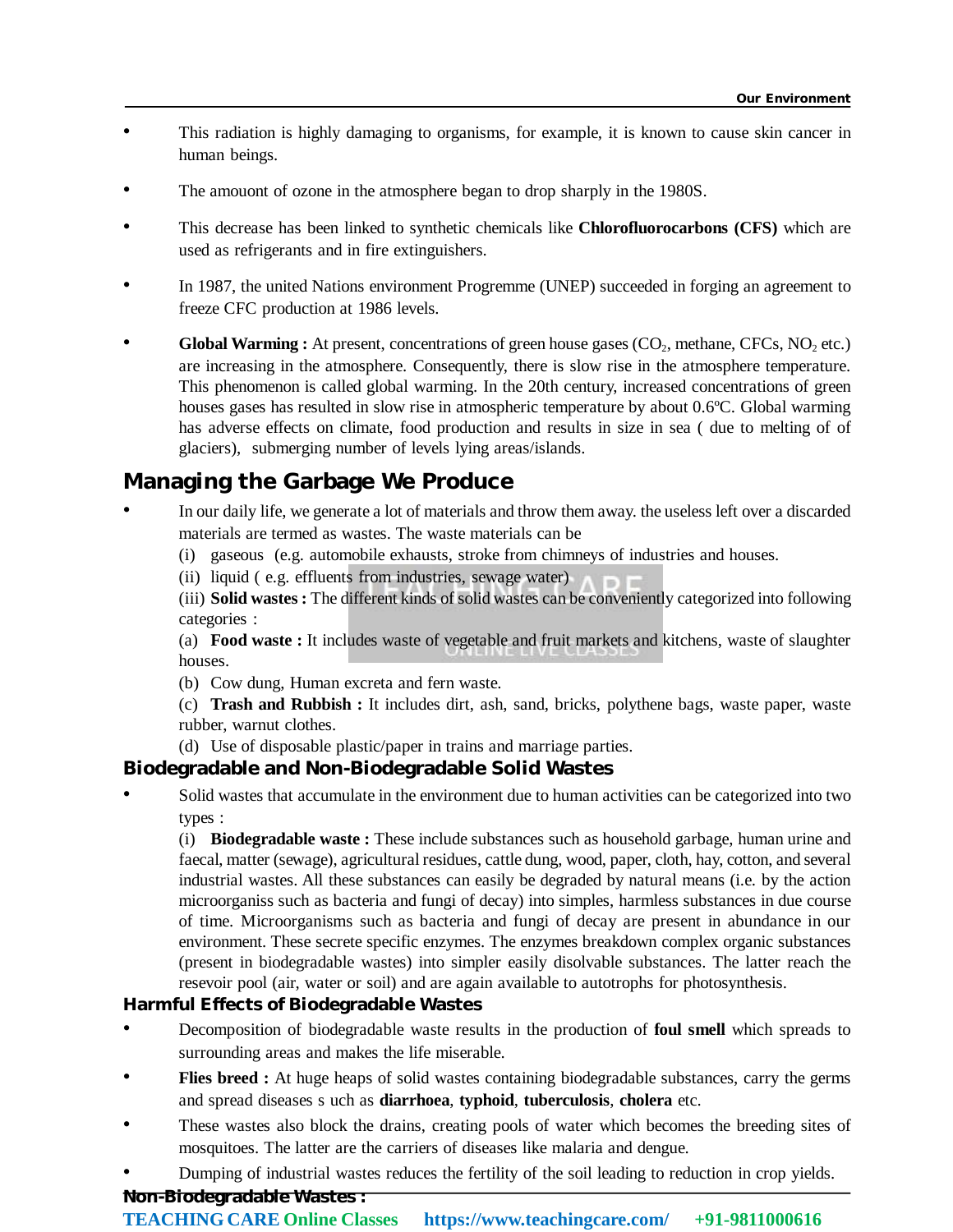• In our daily life, we also generate lot of waste that can not be deg ra ded by natural means i.e. by the actions of microorganisms, into simpler, haemless substances in due course of time. Only physical processess such as heat and pressure can affect such type of waste substances. These are commonly called non-biodegradable wastes. E.g. plasic objects, ball-point pen refill, synthetic fibres, glass objects, pesicides (DDT), industrial chemicals and heavy metals (mercury, lead, arsenic, cadmium etc.), metal articles (iron nails, aluminiumcans, silver foil etc), radioactive wastes etc. Polythene bags are also non-biodegradable.

**Harmful Effects of Non-Biodegradable Wastes :**

- These enter the food chains and their concentration goes on increasing from one trophic level to the next.
- They affects the soil fertility. The soil may become acidic or alkaline.

#### **Modes of Waste disposal**

• Waste disposal means getting rid of waste. Disposal of waste should be done scientifically. The method of water disposal depends on the nature of the waste.

#### **Some prominent methods of waste disposal are :**

- 1. **Land fills :** In urban areas, majority of the solid wastes are buried in low lying areas to level the uneven surface of land.
- 2. **Recycling of Wastes :** e.g. paper, plastics, metals etc.
- 3. **Preparation of compost :** Used as manure.
- 4. **Incineration or burning at high temperature (1000ºC)**.
- 5. **Production of biogas and manure :** Biodegradable wastes can also be used in biogas plants to generate biogas and manure Biogas is a cheap source of fuel, and manure, a cheap fertilizer.

**ONLINE CLASSES**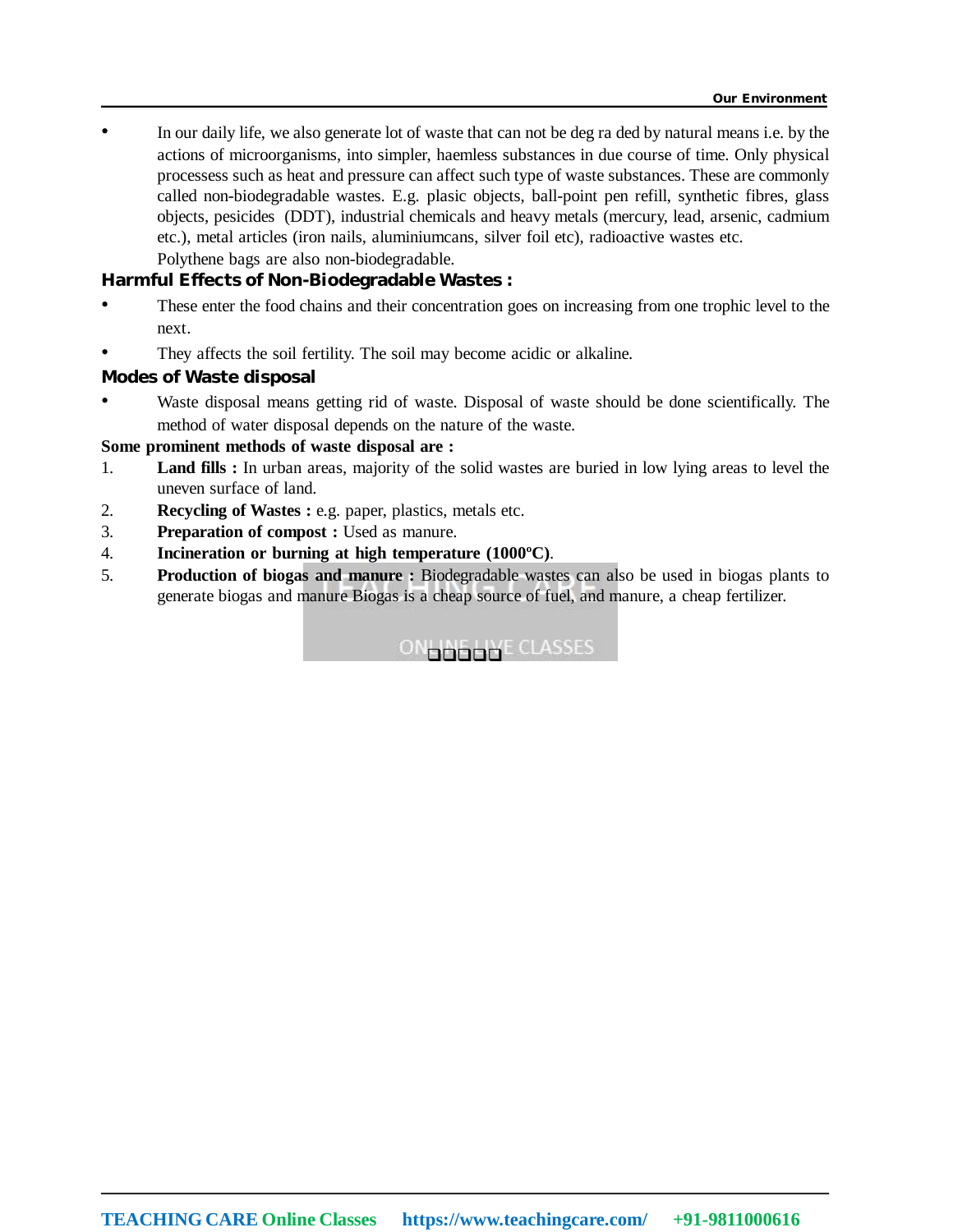### **EXERCISE**

- **I. Very Short Answer Type Questions :**
- 1. What are the two main components of our environment?
- 2. Name three major bioic components of an ecosystem.
- 3. Name two decomposers.
- 4. Name any two biodegradable pollutants.
- 5. Write an aquatic food chain.
- 6. What is incrination?
- 7. List four common waste disposal methods?
- 8. Why is it necessary to conserve our environment?
- 9. Draw a food chain with four trophic levels.
- 10. Why are crop fields known as artificial ecosystems?

#### **II. Short Answer Type Questions**

- 11. Give reason why ozone layer in the stratosphere is considered useful.
- 12. why is improper disposal of waste a curse to environment?
- 13. The number of malarial patients in a village increased tremendously when large number of frogs were exported from the village. What could be the cause for this?
- 14. Considered the food chain :

Grass  $\rightarrow$  Deer  $\rightarrow$  Lion

What will happen if lions are removed from the above food chain?

15. Give three characteristics of food chain.

#### **III. Long Answer Type Question**

- 1. Why does vegetarian habit help us in getting more energy? In terms of energy who is at an advantageous position (vegetarian or a non-vegetarian)? Why?
- 2. What are the advantages of cloth bags over plastic bags during shopping?
- 3. Give difference between food chain and food web.
- 4. How is ozone formed in the upper atmosphere? What causes its damage?
- 5. What is biological magnification? Will the levels of this magnification be different at different levels of the ecosystems?
- 6. (i) What are the problems caused by the non-biodegradable wastes that we generate?

(ii) How can you help in reducing the problem of waste disposal? Give any two methods.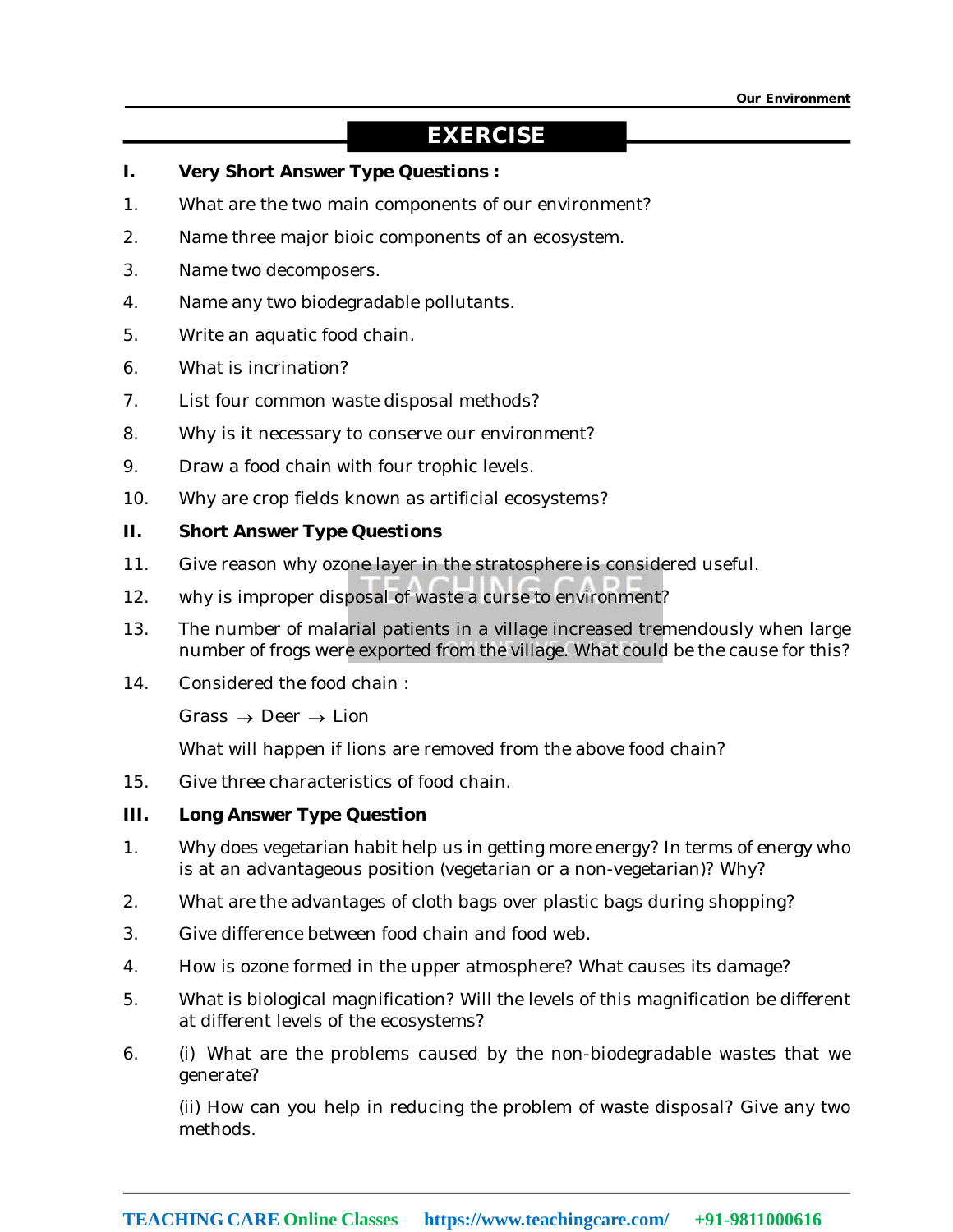7. (i) Indicate the flow of energy in an ecosystem. Why is it undirectional? Justify.

(ii) Why does a food chain consist of only three to four steps?

8. (i) Name the wastes which are generated in your house daily. What measures would you take for their disposal?

(b) Explain some harmful effects of agricltural practices on environment.

- 9. Why is damage o the ozone layer a cause for concern? What steps are being taken to limit this damage?
- 10. (i) Draw a line diagram to show flow of solar energy in ecosystem.
	- (ii) Why is the government stressing u pon the use of jute or cloth carry bags?

(iii)List any two artificual ecosystems.

#### **V. Objecive Type Questions :**

- 1. Which one is the example of biodegradable waste
	- (a) Plastic (b) Glass
	- (c) Sewage (d) Insecticides
- 2. Biotic components includes
	- (a) All the non-living components
	- (b) Physical factors like temperature, sunlight
	- (c) All the living components
	- (d) Edaphic factor like soil
- 3. The forest is the part of
	- (a) Aquatic ecosystem (b) Artificial ecosystem
	- (c) Terrestrial ecosystem (d) Both (a) and (b)
- 4. The abiotic component includes
	- (a) Decomposed by microorganisms
	- (b) Substances that can be decomposed by microorganisms
	- (c) Synthetic chemicals like chlorofluorcarbons
	- (d) Undirectional flow of energy

#### 00000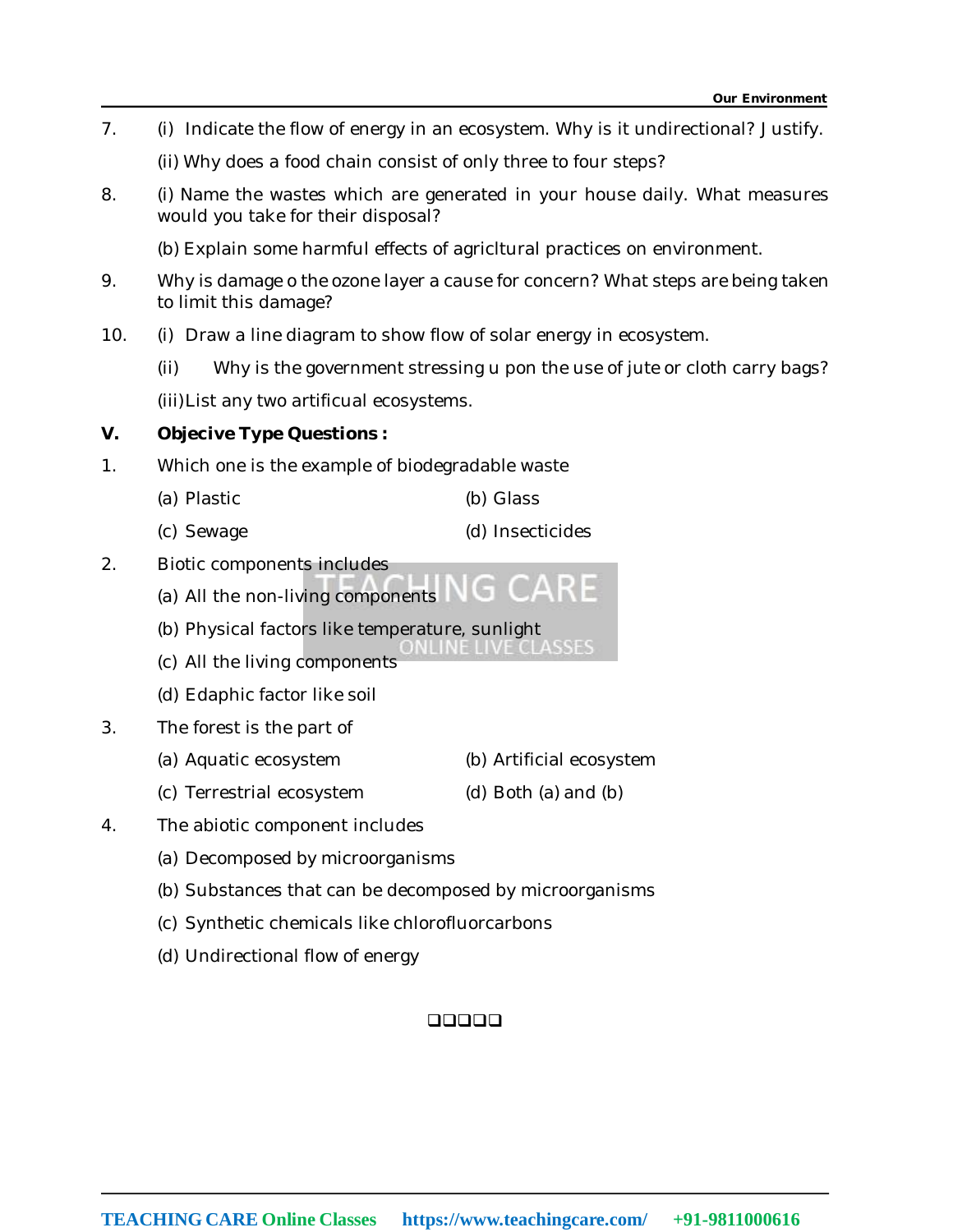- **1.** What do you mean by environment?
- **2.** Define decomposer. Give two examples of decomposer organisms.
- **3.** What are the biodegradabel wastes. Give examples.
- **4.** What are the non-biodegradable waste. Give examples.
- **5.** Define an ecosystem. Give some examples.

# **TEACHING CARE**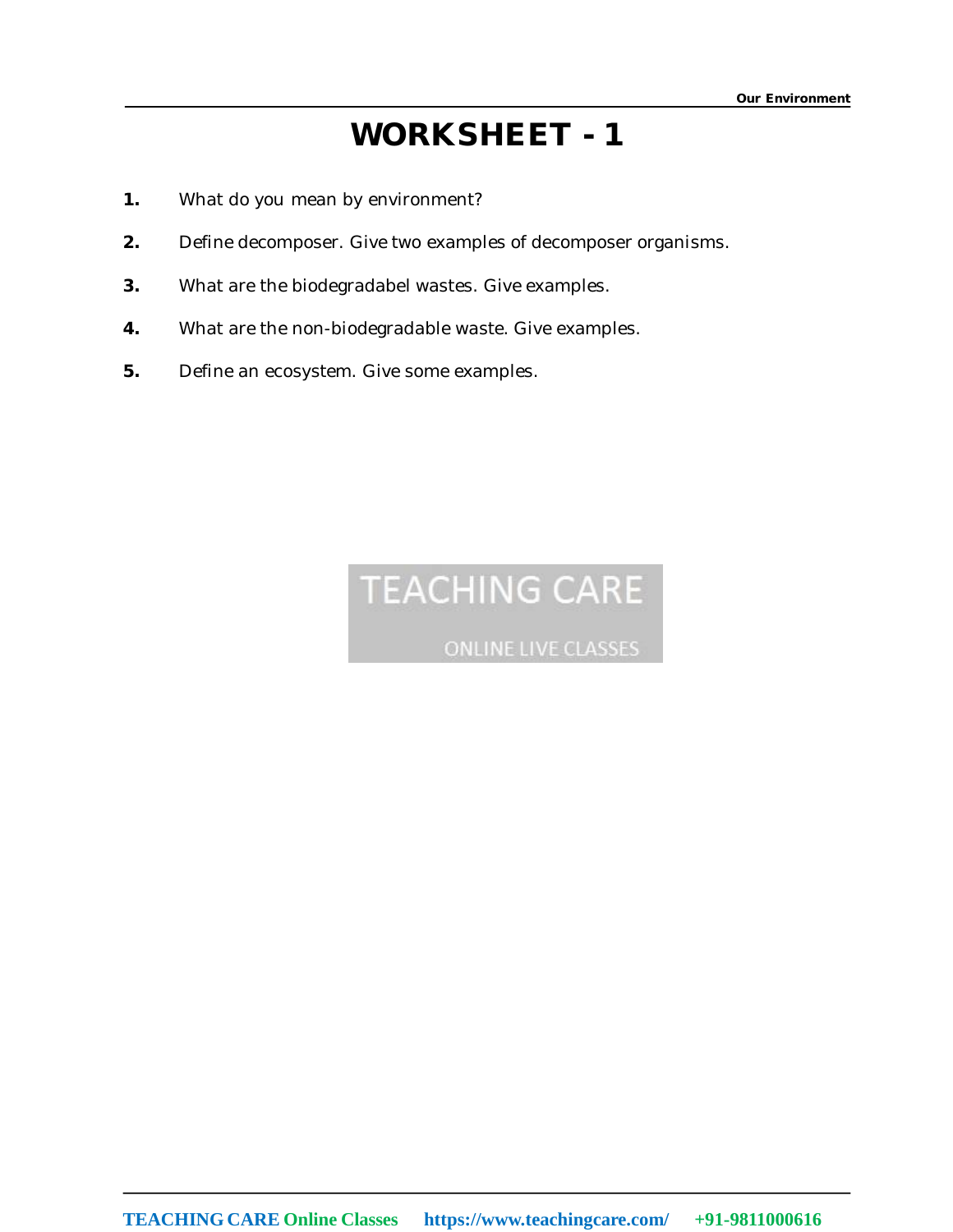- **1.** What are the components of an ecosystem?
- **2.** Give some examples of physical factors or climate factors of abiotic components of an ecosystem.
- **3.** How the functioning of an ecosystem is start with?
- **4.** Define :
	- (i) Producers (ii) Consumers (iii) Decomposers
- **5.** What are the components of consumer? Give example to explain them.
- **6.** What is the importance of the decomposer in the environment?

# **TEACHING CARE**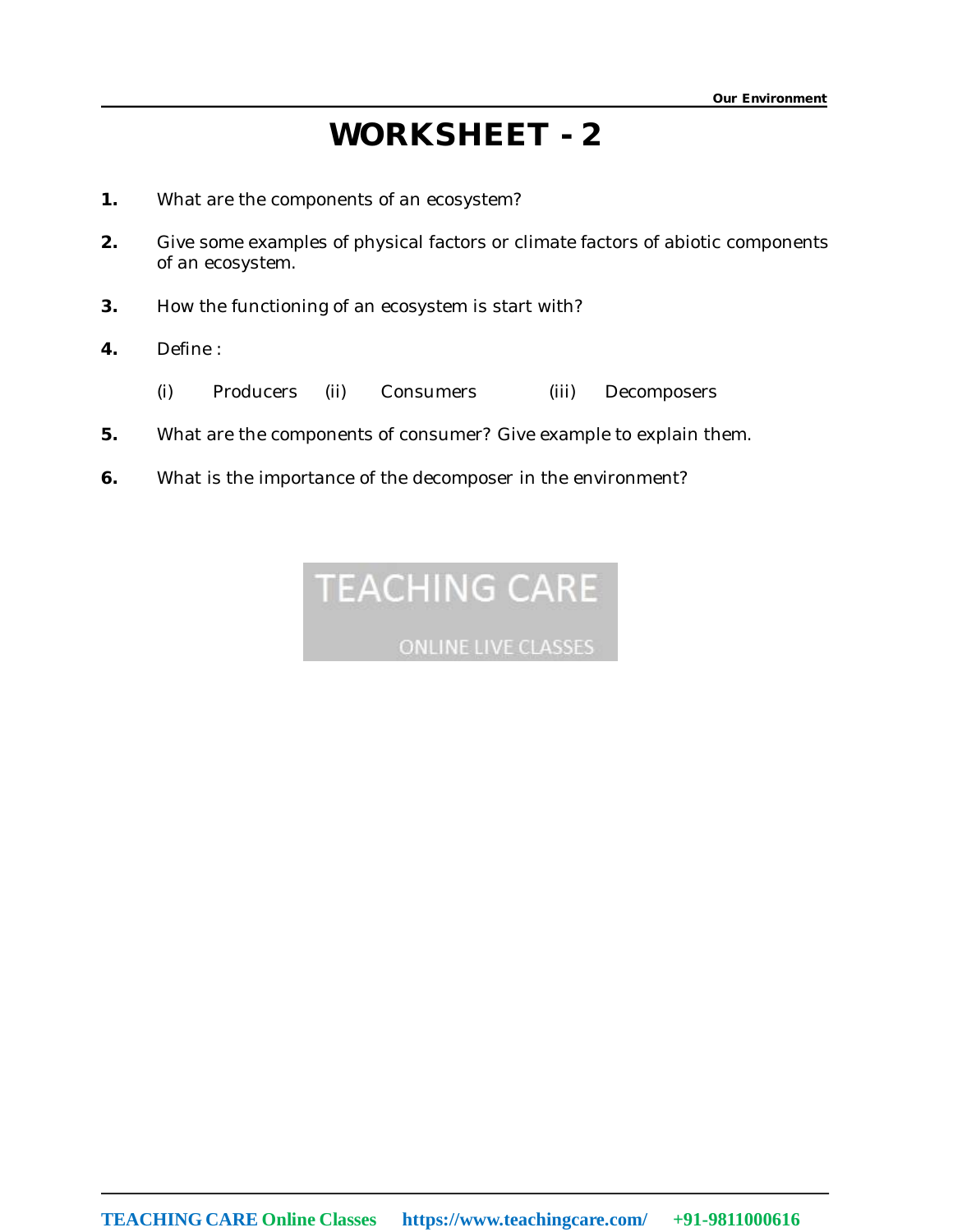- **1.** What do you mean by a food chain?
- **2.** Give an example of three steps food chain.
- **3.** Give one example of four step food chain.
- **4.** In the above four steps chain, categories with producers and consumers.
- **5.** Give one example of food chain which operating in an aquatic ecosystem.

# **TEACHING CARE**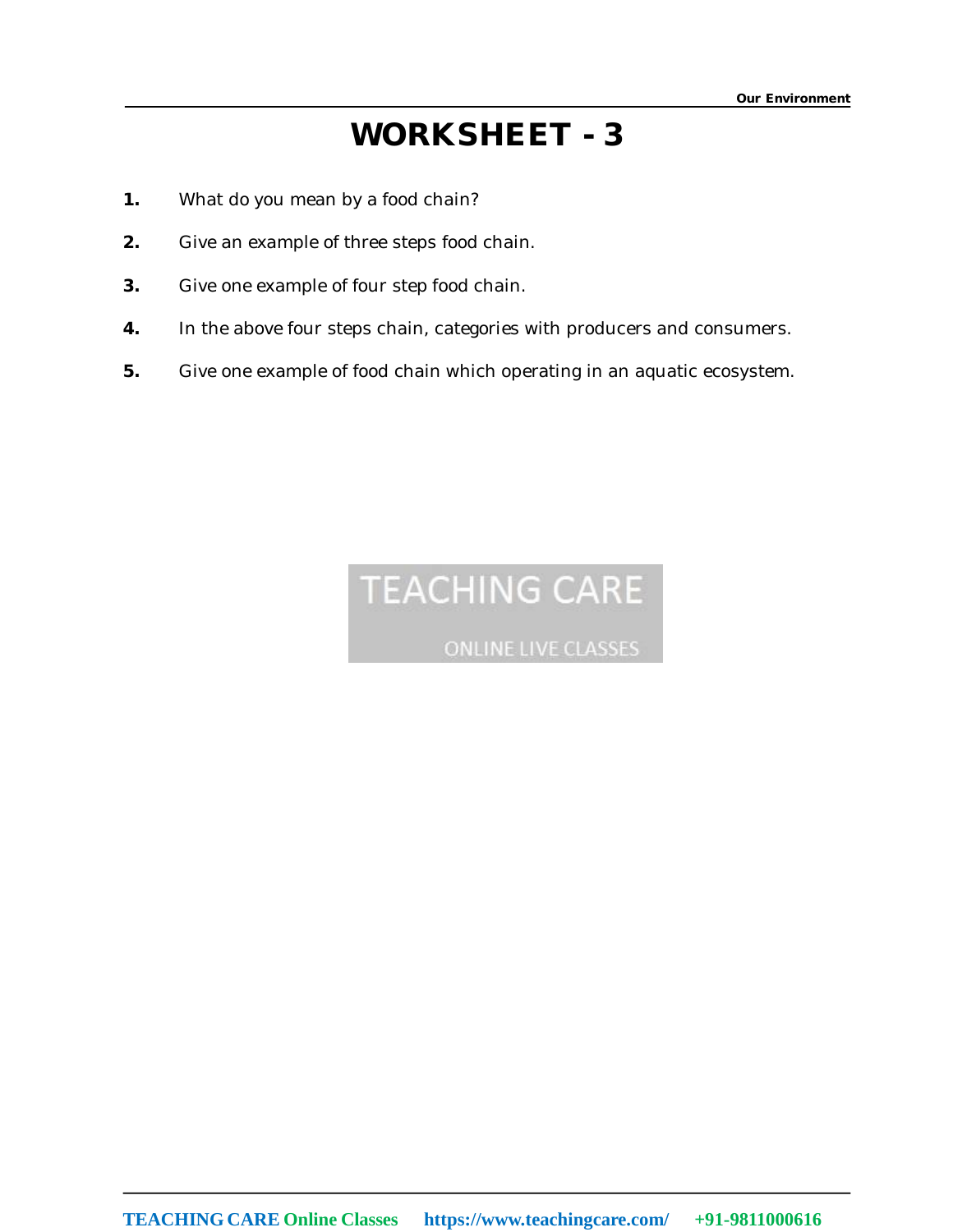- **1.** What do you mean by a food webs?
- **2.** Give a diagramatic representation for a food web according to their producer and consumer level?
- **3.** Define trophic level.
- **4.** Describe the various type of representation in trophic levels in a food chian.
- **5.** How the trophic levels in a food ch ain can also be represented by pyramid of numbers?
- **6.** Describe the Man's activities on the ecosystem when :
	- (i) if all the lions are removed
	- (ii) if all the deer are removed
	- (iii) if all the producers are removed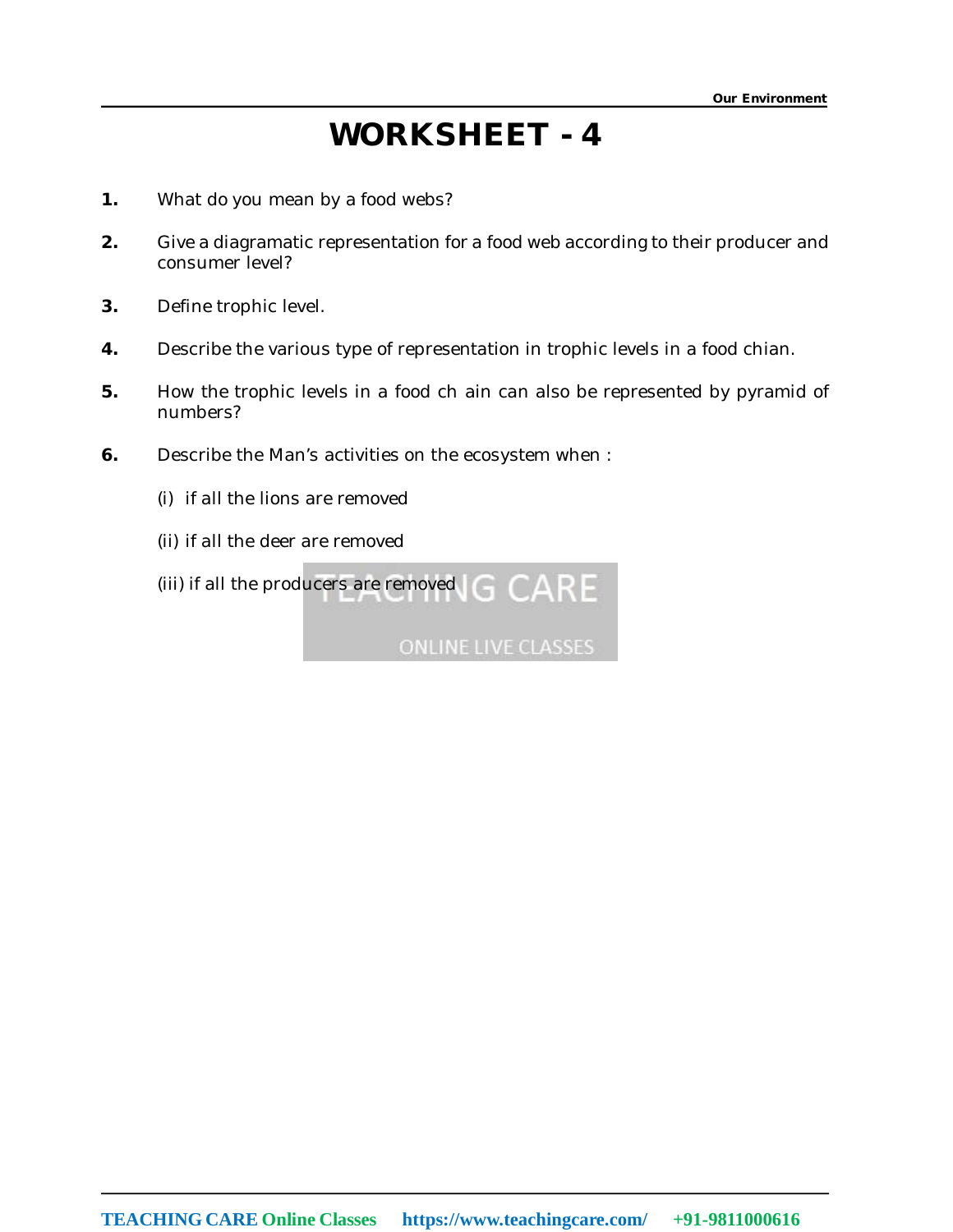- **1.** Which of the following belong to the same trophic level? Gras, Hawk, Rabbit, Frog, Deer.
- **2.** Which of the following belong to the same trophic level?

Frog, Grasshopper, Grass, Snake, Algae.

- **3.** From where all the organisms get energy and how they are passed from one organism to another.
- **4.** Make a diagram to show the transfer of energy in a food chain.
- **5.** Explain how the flow of materials in ecosystem is cyclic but flow of energy is undirectinal.
- **6.** Explain the ten percent law of the energy in different trophic level with an sitable example.